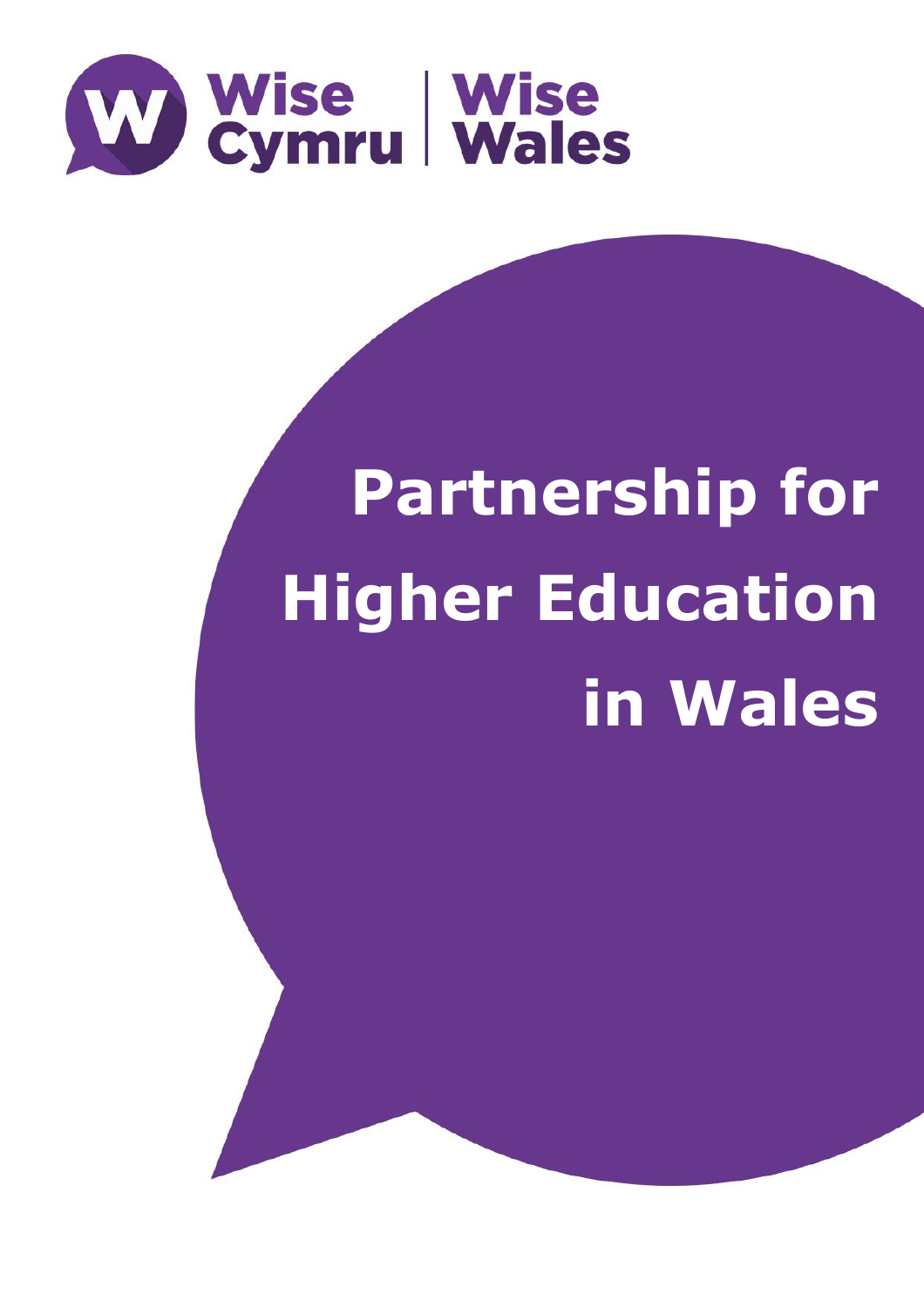**Higher education in Wales is committed to, and believes in, partnership between universities and students, which is mutually beneficial to our universities, our students and to Wales. Wise Wales was established by a group of sector agencies to secure Wales' position at the forefront of student engagement. The group now looks towards embedding partnership.**

**This statement aims to help explain partnership and can be used by universities and students' unions as a basis for discussion, ensuring partnership becomes tangible and results in genuine enhancement. This statement recognises that one size does not fit all, and that partnership will be a unique experience for each university, students' union and student.**

#### **Why Partnership?**

One of the key reasons for developing a partnership approach is a belief that students should be active participants in the learning process, rather than passive recipients of knowledge; partnership is key to developing that participation. Partnership is much more than just 'listening' to the student voice and enabling students to have input in decisions that affect them. Partnership frames an environment where the priorities, content and direction of the learning experience are all set by students and staff together. The student is involved from the outset of this journey.

**The ultimate aim is to ensure partnership becomes a natural part of staff and students' experiences.**

Partnership also presents an opportunity to articulate to all students a broader picture of the learning experience, and introduce opportunities they may have to effect positive, beneficial and lasting change in the higher education experience. Some students' identities are more closely aligned with other areas of their higher education experience; for example, through their participation in sports and societies or their experiences as a volunteer. It is important that a partnership approach takes into account these diverse areas.

Higher education in Wales is embracing partnership working - already noting accomplishments and examples of excellent practice. These activities should feed into, and form sustainable, enduring and longstanding partnerships between students, staff and universities. The ultimate aim is to ensure partnership becomes a natural part of staff and students' experiences.

Partnership is an ethos, not an activity. We must be clear that a collection of activities with students does not necessarily signify an arrival at partnership; we should take care to avoid applying the language or idea of partnership to new or existing processes, or one-off schemes and projects. For example, a course representative system does not in and of itself signal partnership. Partnership is a goal of student engagement practice.

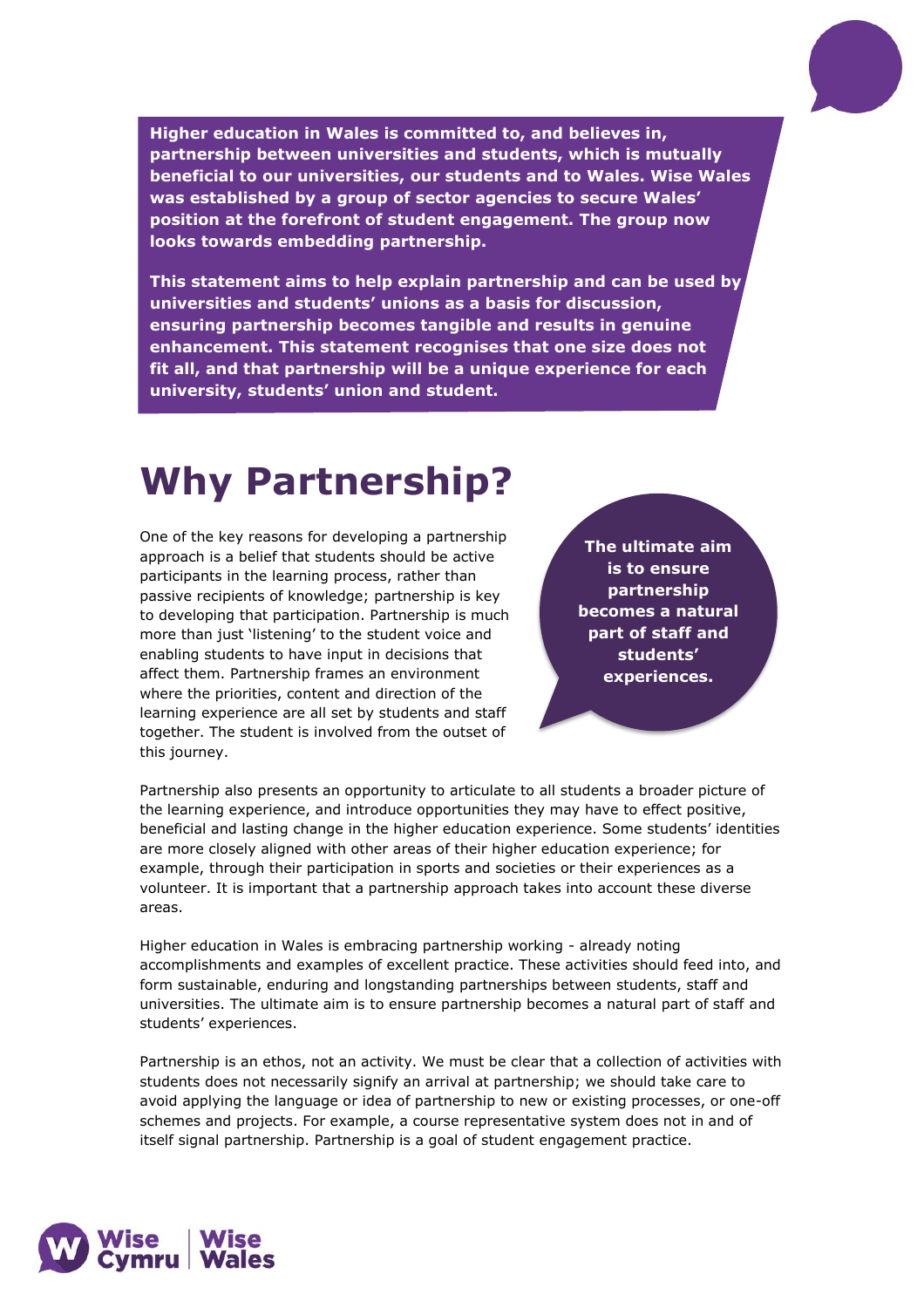### In Wales, we believe that:

It is impossible to define partnership in one way for the entire sector due to the unique nature of each university, students' union and student. The look and feel of a partnership approach will differ according to those involved. True embedding will be achieved when partnership becomes a natural part of all students' experiences.

For the greater goal of supporting and facilitating the engagement of all students, partnership must exist between independent entities, such as a university and the collective student body (the students' union).

Partnership is more meaningful if it also happens at the level of each individual student and staff member's experience. Typically, this takes its form in the learning and teaching process – at course or module level. Partnership, however, must also extend beyond learning and teaching into other activities of the university, for example, widening access, volunteering, community engagement, and employability.

A partnership culture includes students, academics and professional staff engaging in debates about the way forward with the different voices being heard, and listened to. We should not underestimate staff and students' openness to being challenged.

The diversity of the student body has a richness that should be embraced. Students' different areas of expertise can be valuable to partnership. We accept the challenge presented by engaging with the width and breadth of our student body to achieve true and meaningful partnership.

Universities and students' unions should work in partnership to develop opportunities for students to engage in quality enhancement processes.